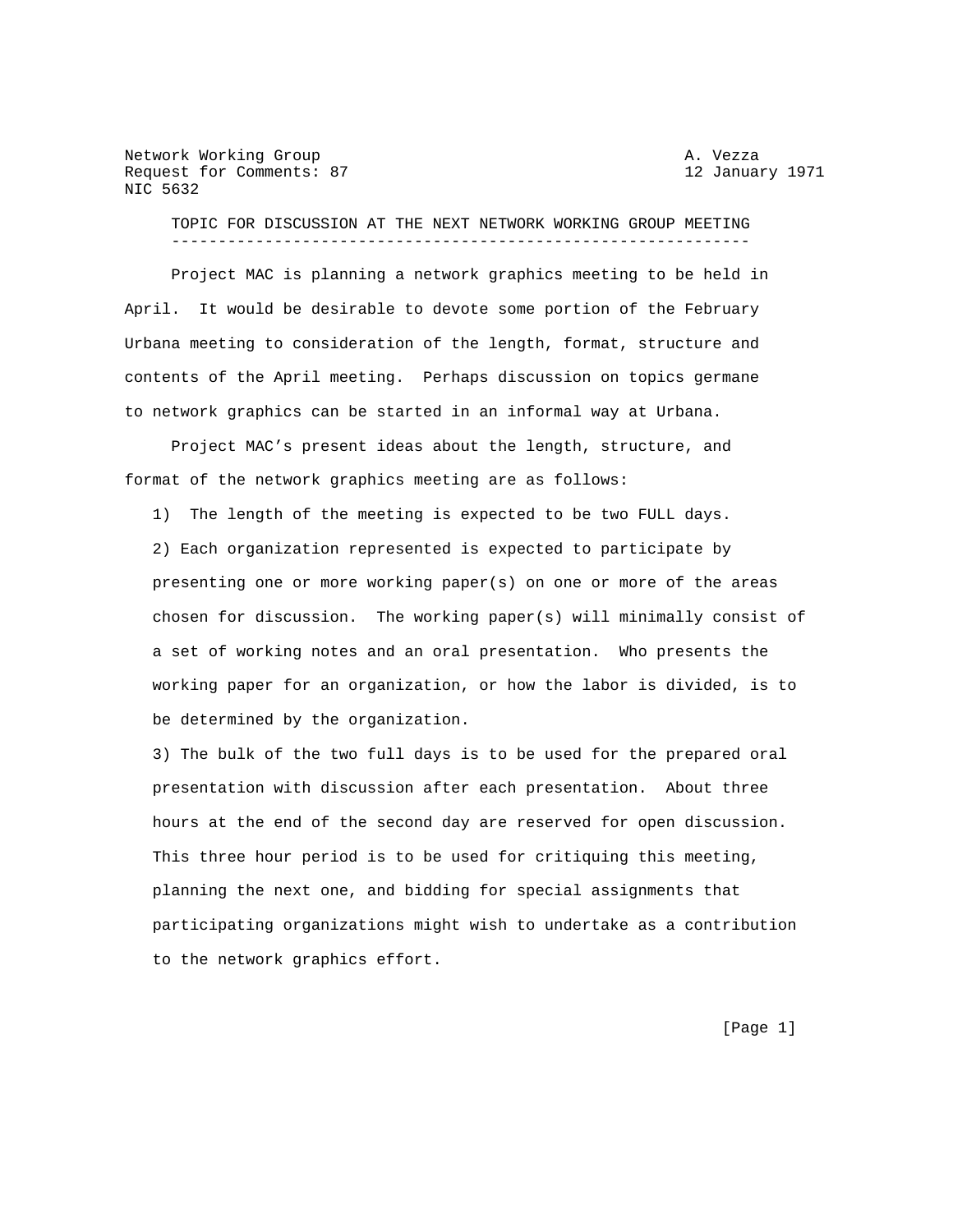Our ideas about content are:

 1) A description of present or future graphical facilities that are or will be connected to the network, with a functional description of how they work or look (or might look) to a user (network user).

 2) A functional description of a graphical facility one can envision or would like to see the network support.

 3) Proposals on network graphic protocol, even proposal which are only intended to smoke out issues are acceptable.

 4) A sharing of network graphic "Historic Moments." Description of your experiences in network graphics, what problems were encountered, how you solved or lived with them. What insight and understanding have you gained, what questions have been left unanswered by these experiences?

The foregoing are our present ideas. If you have suggestions, please convey them to one of the people from your site attending the Urbana meeting so they can be discussed, or notify either Fran Yost or me of your suggestion by calling 617-864-6900-6026 or writing to:

 Miss F. Yost Project MAC/MIT 545 Technology Square, Room 830 Cambridge, Massachusetts 02139

I hope we can come away from the Urbana meeting with a firm concept of the April network graphic meeting.

[Page 2]